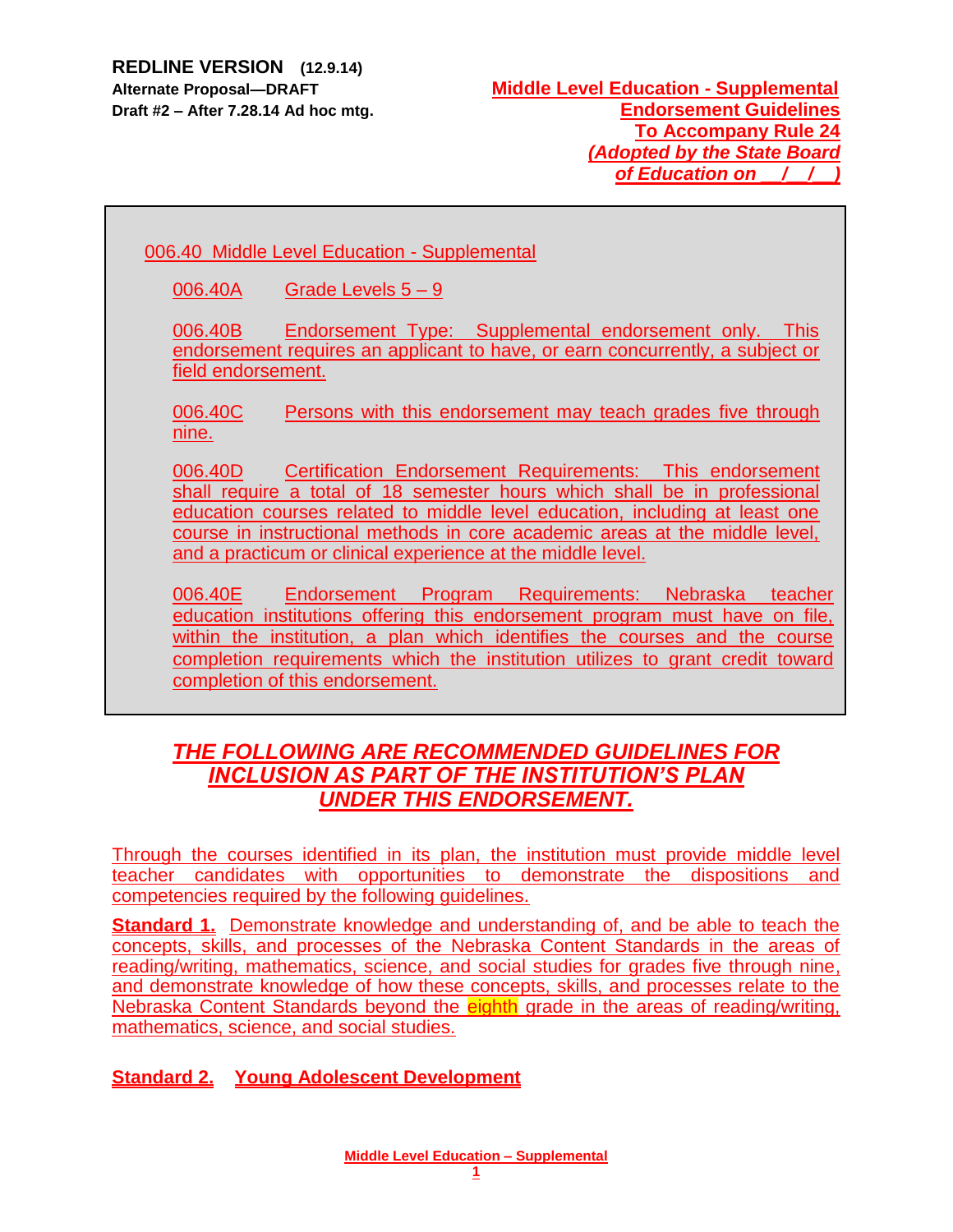### **Alternate Proposal—DRAFT Middle Level Education - Supplemental Draft #2 – After 7.28.14 Ad hoc mtg. Endorsement Guidelines To Accompany Rule 24** *(Adopted by the State Board of Education on \_\_/\_\_/\_\_)*

Middle level teacher candidates understand, use and reflect on the major concepts, principles, theories, and research related to young adolescent development and use that knowledge in their practice. They demonstrate their ability to apply this knowledge when making curricular decisions, planning and implementing instruction, participating in middle level programs and practices, and providing healthy and effective learning environments for all young adolescents.

**Element 1. Knowledge of Young Adolescent Development** 

Middle level teacher candidates demonstrate a comprehensive knowledge of young adolescent development. They use this understanding of the intellectual, physical, social, emotional, and moral characteristics, needs, and interests of young adolescents to create healthy, respectful, supportive, and challenging learning environments for all young adolescents, including those whose language and cultures are different from their own.

Element 2. Knowledge of the Implications of Diversity on Young Adolescent **Development** 

Middle level teacher candidates demonstrate their understanding of the implications of diversity on the development of young adolescents. They implement curriculum and instruction that is responsive to young adolescents' local, national, and international histories, language, and individual identities (e.g., race, ethnicity, culture, age, appearance, ability, socioeconomic status, etc.) and participate successfully in middle level practices that consider and celebrate the diversity of all young adolescents.

Element 3. Implications of Young Adolescent Development for Middle Level Curriculum and Instruction

Middle level teacher candidates use their knowledge of young adolescent development when planning and implementing middle level curriculum and when selecting and using instructional strategies.

Element 4. Implications of Young Adolescent Development for Middle Level Programs and Practices

Middle level teacher candidates apply their knowledge of young adolescent development when making decisions about their respective roles in creating and maintaining developmentally responsive learning environments. They demonstrate their ability to participate successfully in effective middle level school organizational practices such as interdisciplinary team organization and advisory program.

# **Standard 3. Middle Level Philosophy and School Organization**

Middle level teacher candidates understand the major concepts, principles, theories, and research underlying the philosophical foundations of developmentally responsive middle level programs and schools, and they work successfully within middle level organizational components.

Element 1. Middle Level Philosophical Foundations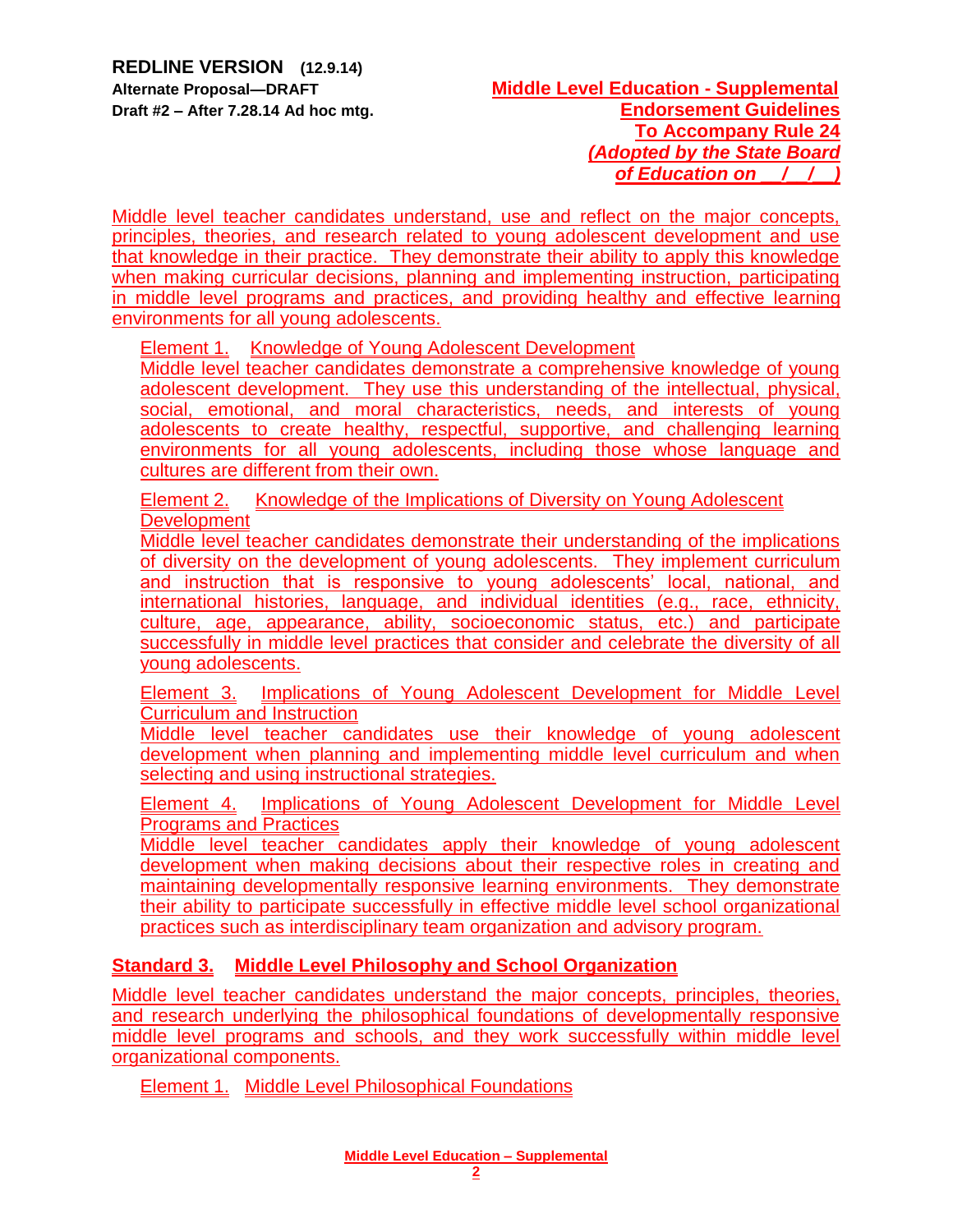Middle level teacher candidates demonstrate an understanding of the philosophical foundations of developmentally responsive middle level programs and schools.

Element 2. Middle Level Organization and Best Practices

Middle level teacher candidates utilize their knowledge of the effective components of middle level programs and schools to foster equitable educational practices and to enhance learning for all students (e.g., race, ethnicity, culture, age, appearance, ability, socioeconomic status, etc.) They demonstrate their ability to apply this knowledge and to function successfully within a variety of school organizational settings (e.g., grades K-8, 6-8, 7-12). Middle level teacher candidates perform successfully in middle level programs and practices such as interdisciplinary teaming, advisory programs, flexible block schedules, and common teacher planning time.

# **Standard 4. Middle Level Curriculum**

Middle level teacher candidates understand and use the central concepts, standards, research, and structures of content to plan and implement curriculum that develops all young adolescents' competence in subject matter. They use their knowledge and available resources to design, implement, and evaluate challenging, developmentally responsive curriculum that results in meaningful learning outcomes. Middle level teacher candidates demonstrate their ability to assist all young adolescents in understanding the interdisciplinary nature of knowledge. They design and teach curriculum that is responsive to all young adolescents' local, national, and international histories, language, and individual identities (e.g., race, ethnicity, culture, age, appearance, ability, socioeconomic status, etc.)

Element 1. Subject Matter Content Knowledge

Middle level teacher candidates demonstrate a depth and breadth of subject matter content knowledge in the subjects they teach (e.g., English/language arts, mathematics, science, social science). They incorporate information literacy skills and state-of-the-art technologies into teaching their subjects.

#### Element 2. Middle Level Student Standards

Middle level teacher candidates use their knowledge of local, state, and national standards to frame their teaching. They draw on their knowledge of these standards to design, implement, and evaluate developmentally responsive, meaningful, and challenging curriculum for all young adolescents.

Element 3. Interdisciplinary Nature of Knowledge

Middle level teacher candidates demonstrate the interdisciplinary nature of knowledge by helping young adolescents make connections among subject areas. They facilitate relationships among content, ideas, interests, and experiences by developing and implementing relevant, challenging, integrative, and exploratory curriculum. They provide learning opportunities that enhance information literacy (e.g., critical thinking, problem solving, evaluation of information gained) in their specialty fields (e.g., mathematics, social studies, science).